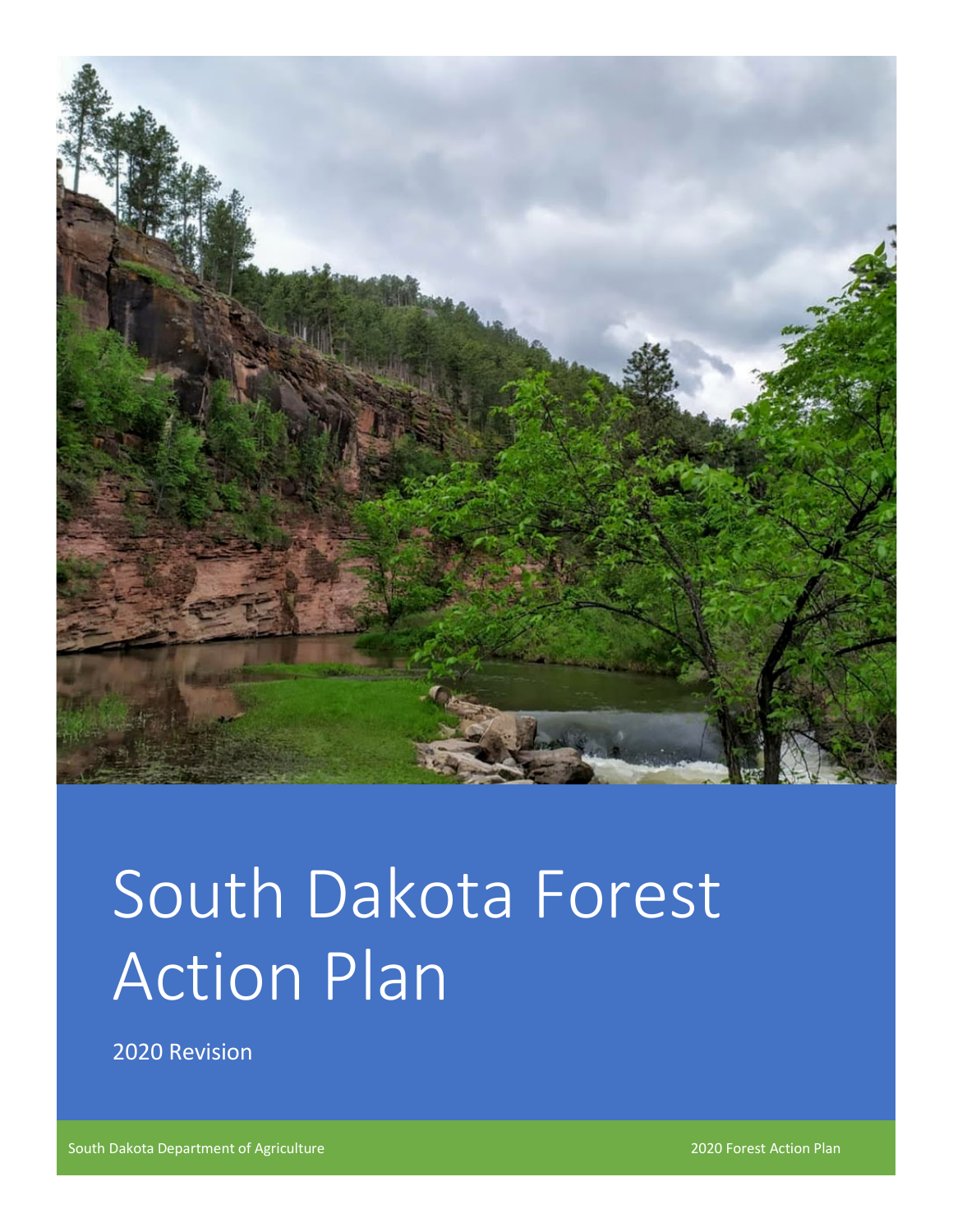# **SOUTH DAKOTA FOREST ACTION PLAN 2020 REVISION**

#### *Prepared by*

Marcus Warnke & Anne Juette

South Dakota Department of Agriculture Resource Conservation & Forestry Division 3305 West South Street 523 East Capitol Avenue Rapid City, SD 57702-8160 Pierre, SD 57501-3182

### **ACKNOWLEDGEMENTS**

The South Dakota Department of Agriculture thanks the Resource Conservation & Forestry Division and Wildland Fire Division staff who reviewed and contributed to this report including Anthony Seidl, Bailey Kaskie, Bill Smith, Brian Garbisch, Brian Scott, Doug Haugan, Greg Josten, John Parks Brigman, Logan Brown, Marcia Tubbs, Nathan Kafer, Nicole Prince, Patricia Weyrich, Rachel Ormseth, and others.

## **LEADERSHIP**

William K. Smith, Resource Conservation & Forestry Division Director Gregory J. Josten, South Dakota State Forester Jay Esperance, Wildland Fire Division Director/Chief

December 2020

*Cover Photo:* Box Elder Creek near Nemo, South Dakota (SDDA, RCF 2019)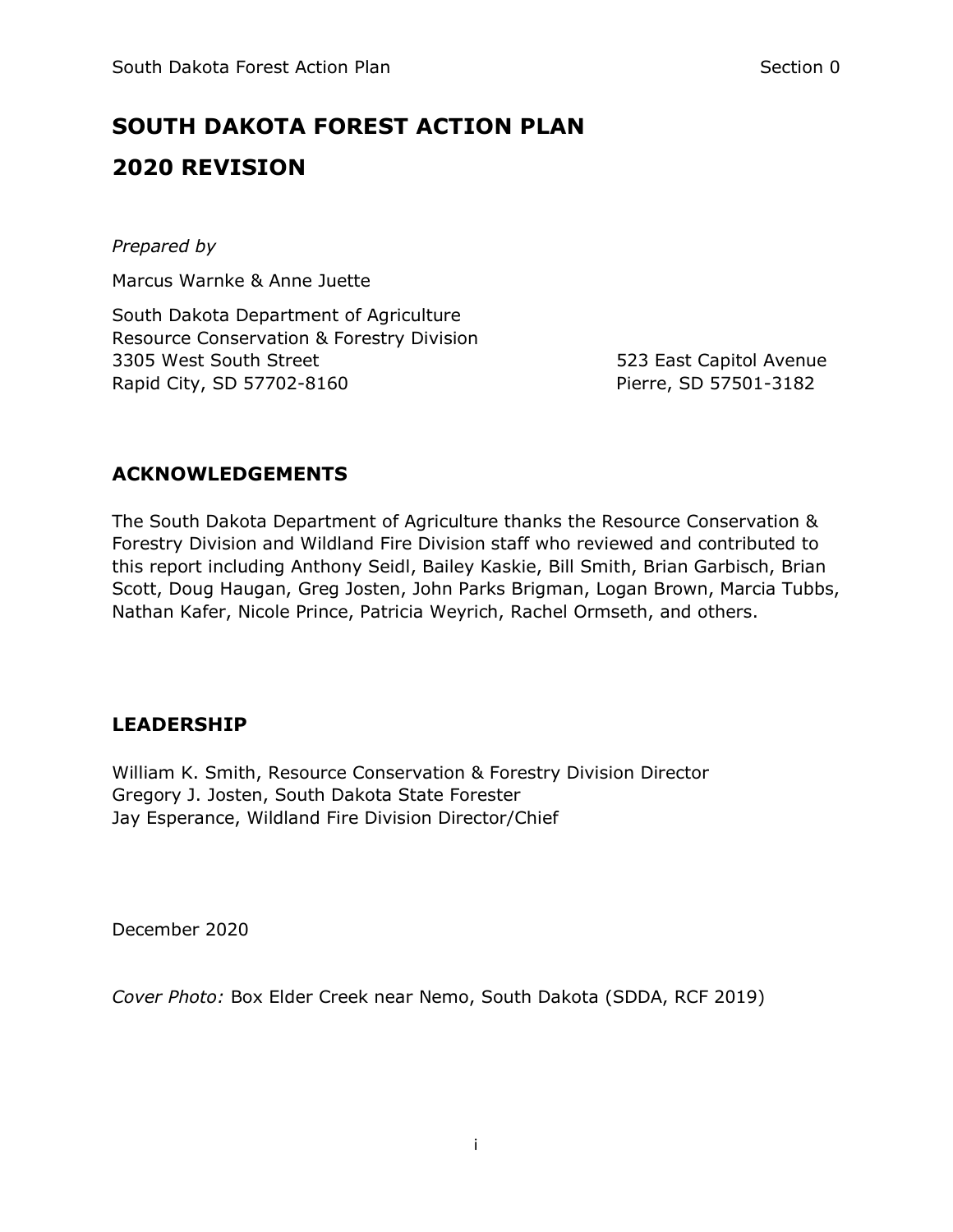## **EXECUTIVE SUMMARY**

This is the second edition of the South Dakota Forest Action Plan (FAP). It is intended to be a guide to the scope and condition of South Dakota's forests across all ownerships. The plan will provide 10-year direction to the South Dakota Department of Agriculture, Division of Resource Conservation and Forestry (RCF) as it works to conserve, protect, improve, and develop the natural resources of South Dakota for its citizens.

The FAP also satisfies the requirements for a statewide assessment of forest resource conditions and statewide forest resource strategies as defined in the Cooperative Forestry Assistance Act of 1978 [\(16 U.S.C. 2101a\(a\)\)](https://uscode.house.gov/view.xhtml?req=(title:16%20section:2101a%20edition:prelim)) as a condition for qualifying for US Forest Service (USFS) State and Private Forestry Program funding.

The FAP is divided into sections which reflect federal requirements. Section I is the assessment of forest resources. Section II identifies priority areas where we will focus our work. The priority areas were last updated in 2017 and are designed to be updated as needed. Section III is the Assessment of Need for the USFS Forest Legacy Program. Section IV includes the goals, objectives and strategies that will guide RCF activities for the next 10 years.

Like the 2010 South Dakota Statewide Assessment of Forest Resources, this assessment stratifies the state's forests by type: coniferous, bottomland hardwood, upland hardwood, windbreaks, and community forests. Attributes such as extent, location, species composition, age and size class distribution, ownership, and threats are discussed.

The most significant threat facing South Dakota's forests is emerald ash borer (EAB). Ash is one of the few trees species that is native to the whole state. It is also one of the most common trees in the state making up a third of the tree canopy in communities, 40 percent of windbreak species, 22 percent of non-forest woodlands, and is the fifth most common tree in our state's forest lands. The native ash has no resistance to EAB. The insect is expected to kill all the ash trees in the state.

The two most significant threats to conifer forests are catastrophic wildfire and mountain pine beetle (MPB). The forest recently experienced a twenty-year MPB epidemic (1996-2016) that affected 450,000 acres of Black Hills ponderosa pine killing millions of trees. Another epidemic isn't expected for another 15 to 20 years. However, preparation for the next epidemic through forest management must begin now. The potential for catastrophic fire and insect epidemics is exacerbated by too many trees. At this writing, there is a backlog of over 200,000 acres of overstocked pine forest in need of non-commercial thinning. Overstocking suppresses tree growth, increases fuel hazard, and limits forb and grass production. At current costs, an investment of at least \$60 million is needed to eliminate this backlog. Increased use of prescribed fire is a partial solution, but the best long-term solution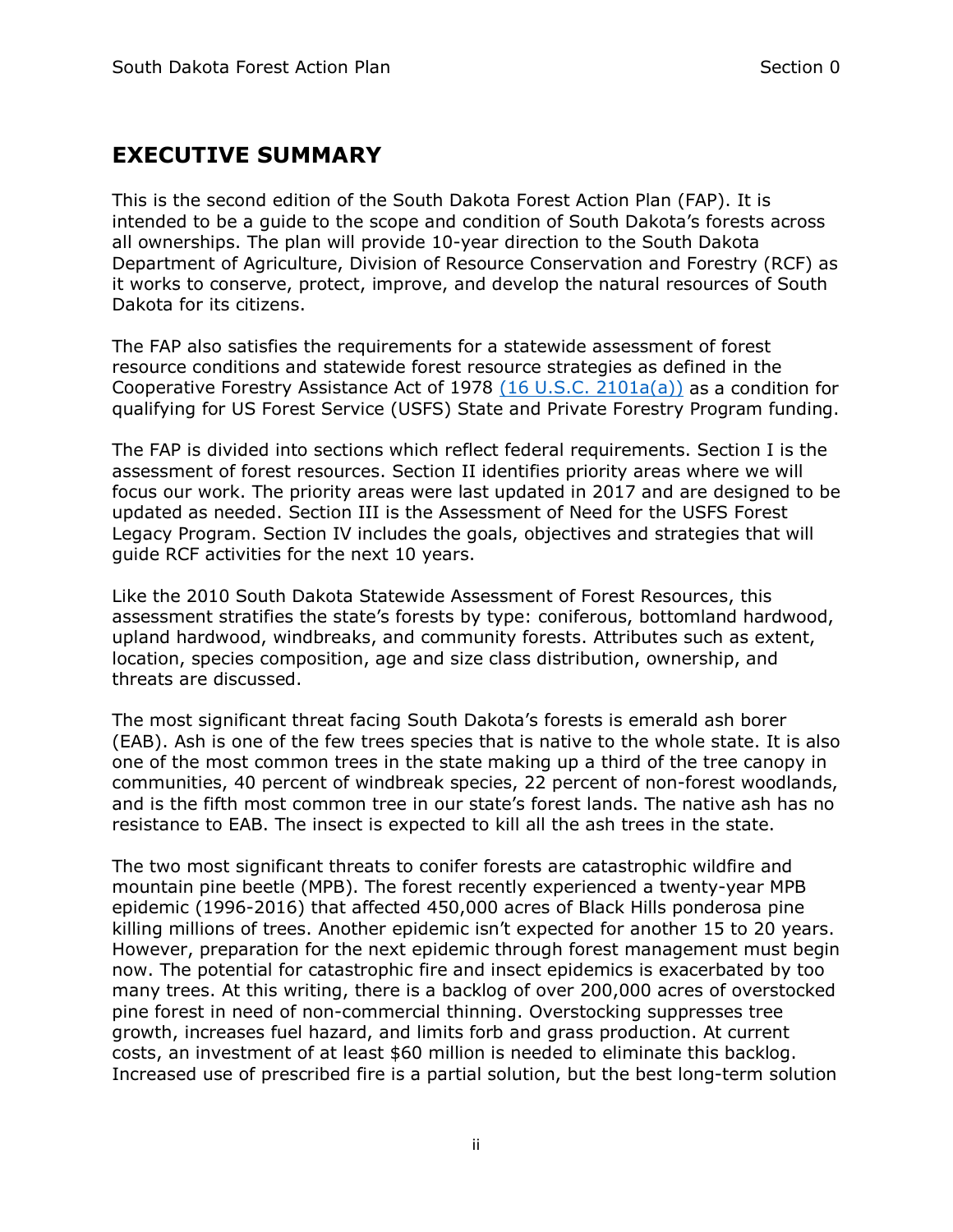is to develop a viable market to utilize small diameter trees and logging residues which could significantly reduce or eliminate the cost of thinning.

Fragmentation of private forest lands continues to create challenges to forest management by expanding the Wildland Urban Interface (WUI) and increasing the number of owners needed to organize effective management activities. More owners and ownerships increase the amount of time and cost to implement projects at scale.

Past surveys have shown the windbreak resource in the state is aging, with 61 to 71 percent in need of renovation. Up to 40 percent of the species composition in aging windbreaks is green ash. In 2020, the trees outside of forests image-based inventory (TOFii) project was completed. This project mapped every windbreak and narrow wooded strip in the state. At this writing, we are waiting for analysis of the data by the USFS Northern Research Station. The data, coupled with on-the-ground sampling, will give us a better understanding of windbreak condition across the state, will elevate windbreak renovation as a natural resource concern, help us compete for funds to complete windbreak renovation, and help us with identifying and mapping wooded riparian areas.

EAB is the biggest threat to face community forests since Dutch elm disease decimated American elm trees across the state in the latter half of the  $20<sup>th</sup>$  century. All communities will be faced with significant financial burdens as they remove the ash trees from along their streets and parks. There is a heightened interest in the insect, its damage, and community tree resources since EAB was found in Sioux Falls in 2018. RCF will continue to offer street tree inventories or ash tree identification, planning assistance, quarantines, biocontrol, and education to help communities deal with the problem.

There is a lack of natural regeneration in our upland and bottomland forests, in part due to invasive species. Buckthorn, Eastern redcedar, Rocky Mountain juniper, and Russian olive are taking over the understory of many native forest lands and preventing regeneration of desirable tree species. There is also an ash component to these forests that will be lost to EAB.

There were no changes made to the Forest Legacy Program Assessment of Need. South Dakota state agencies do not have the authority to hold conservation easements, so the only opportunities for this program in the state are fee simple purchases. RCF cannot own land so Forest Legacy tracts are purchased in partnership with South Dakota Department of Game Fish and Parks (GFP). Applications to obtain grant funds for two new properties are currently in development.

Along with challenges come opportunities. The strategies developed in this plan are broad in scope to address the many challenges facing our state's forests and trees outside of forests. Over the plan's 10-year life it is important that we have strategies developed to address threats when opportunities arise. The response of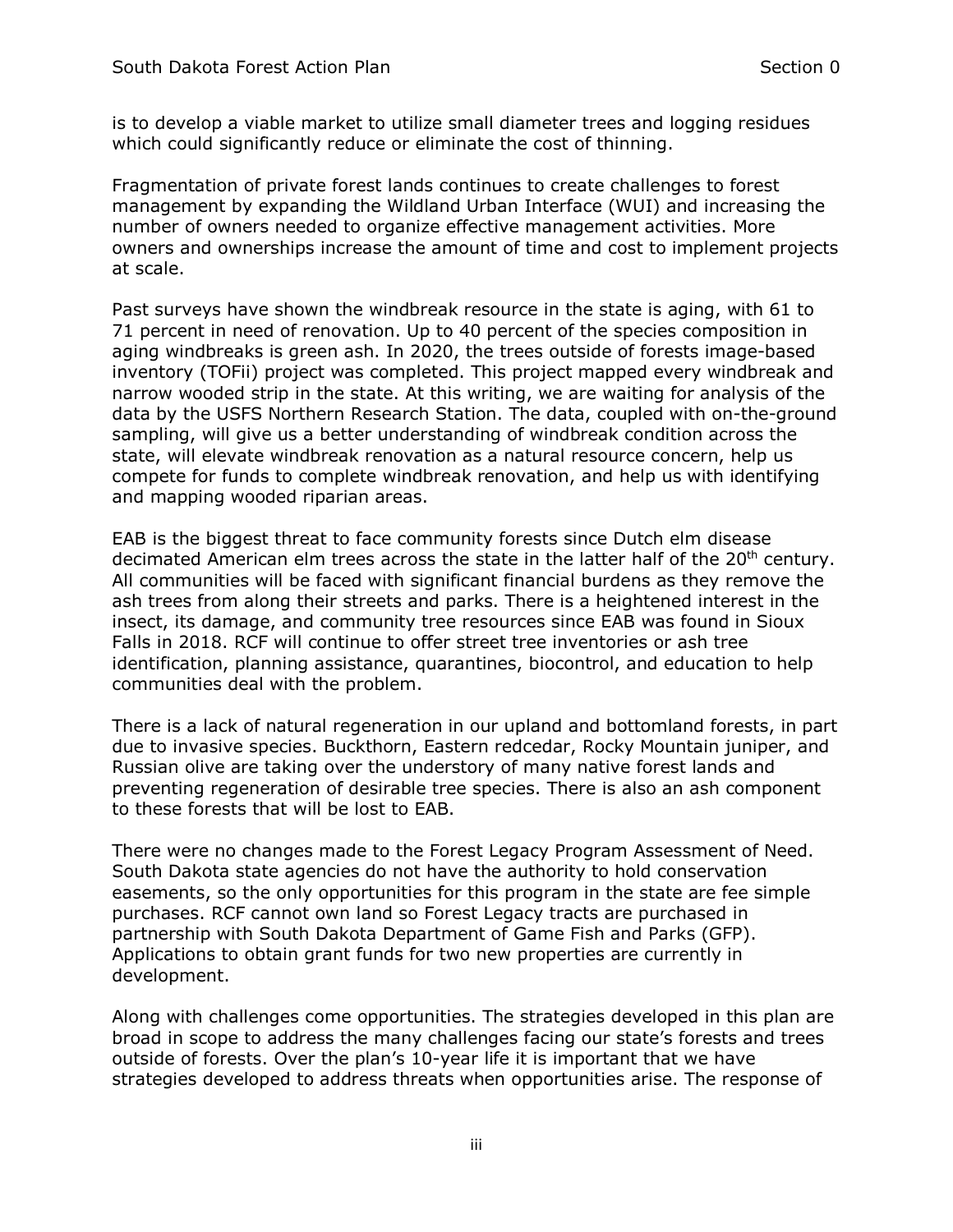RCF will often be dictated by the severity of the threat and the availability of funding to address the threat.

Partnerships will be important to successfully implementing this FAP. RCF is a small agency which does not own forest land. Consequently, all the work we do is accomplished through partnerships with other federal, state, tribal, and local government agencies, non-governmental organizations, private businesses, and private landowners. The success of this FAP will depend, in large part, on our ability to work with traditional partners and cultivate new partnerships as we work to protect, improve, and develop South Dakota's forest resources.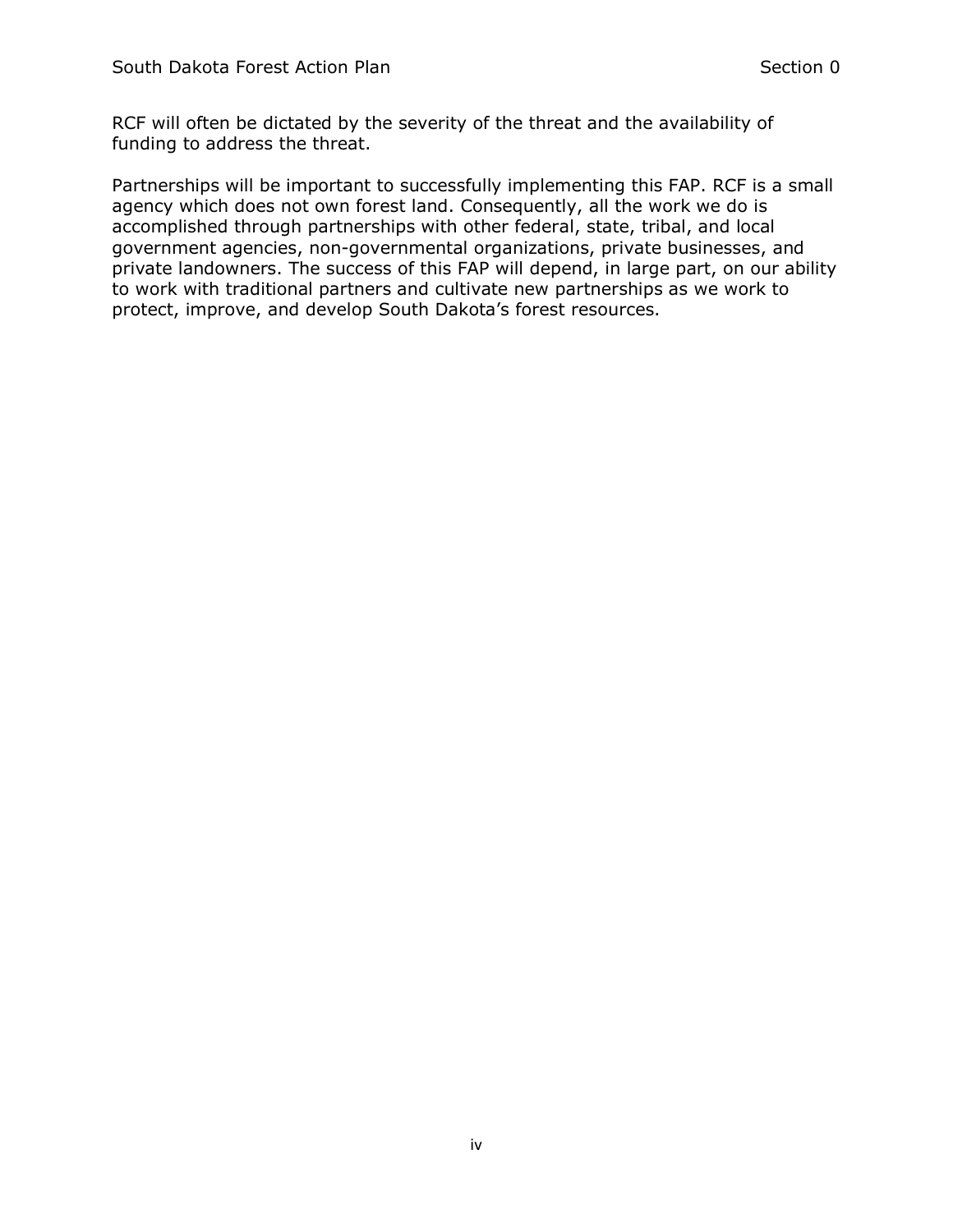## **TABLE OF CONTENTS**

# **SECTION I: FOREST RESOURCE ASSESSMENT**

| 1.0 |  |
|-----|--|
|     |  |
|     |  |
|     |  |
|     |  |
|     |  |
|     |  |
|     |  |
|     |  |
|     |  |
|     |  |
|     |  |
|     |  |
|     |  |
|     |  |
|     |  |
|     |  |
|     |  |
|     |  |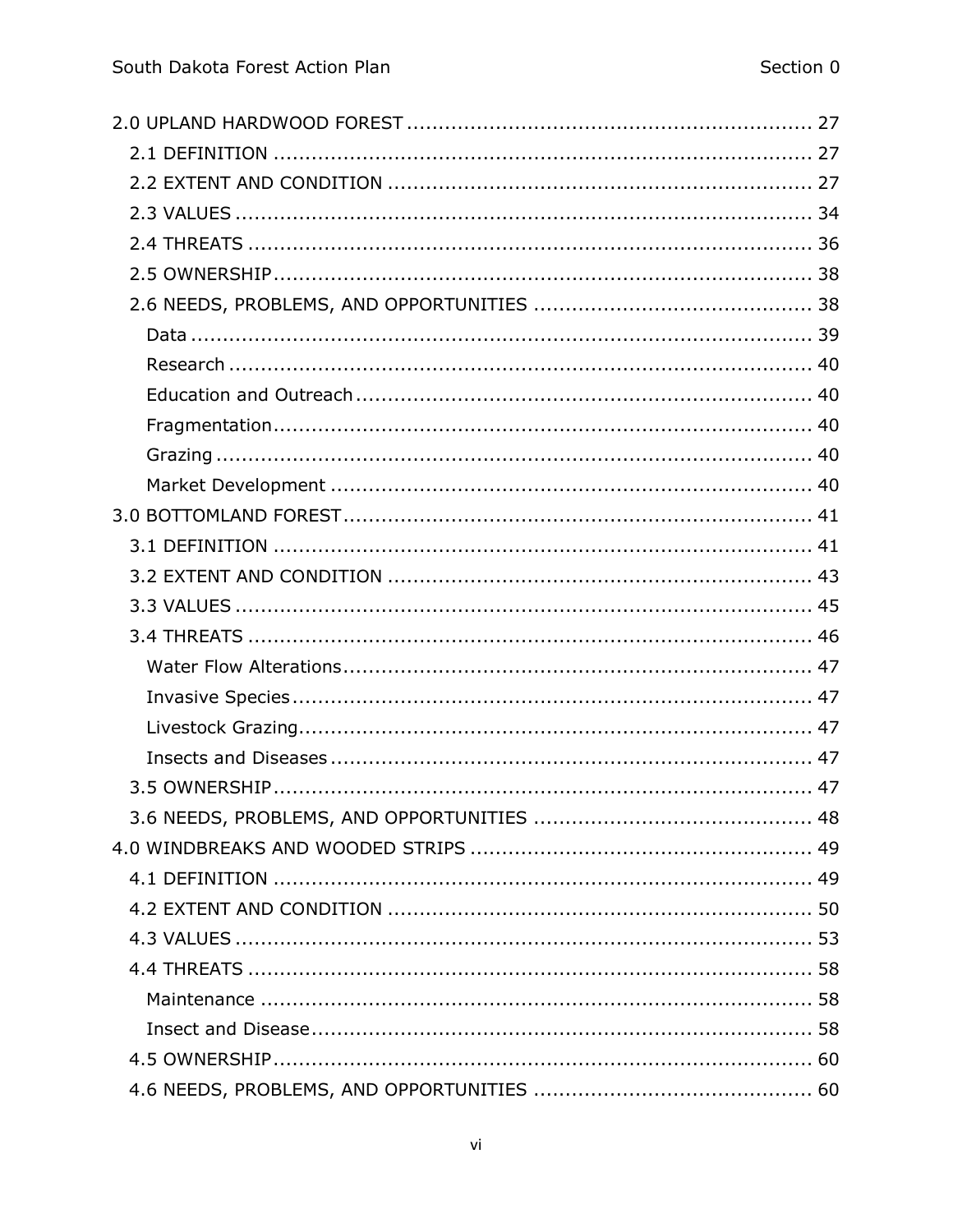# **SECTION II: PRIORITY AREA DETERMINATION**

| 3.2 NATIONAL THEME-ENHANCING PUBLIC BENEFITS FROM TREES AND FORESTS |  |
|---------------------------------------------------------------------|--|
|                                                                     |  |
| 3.3 NATIONAL THEME-PROTECTING FORESTS FROM HARM  12                 |  |
|                                                                     |  |
|                                                                     |  |
|                                                                     |  |
|                                                                     |  |
|                                                                     |  |
|                                                                     |  |
|                                                                     |  |
|                                                                     |  |

#### SECTION III: FOREST LEGACY ASSESSMENT OF NEED  $I<sub>n</sub>$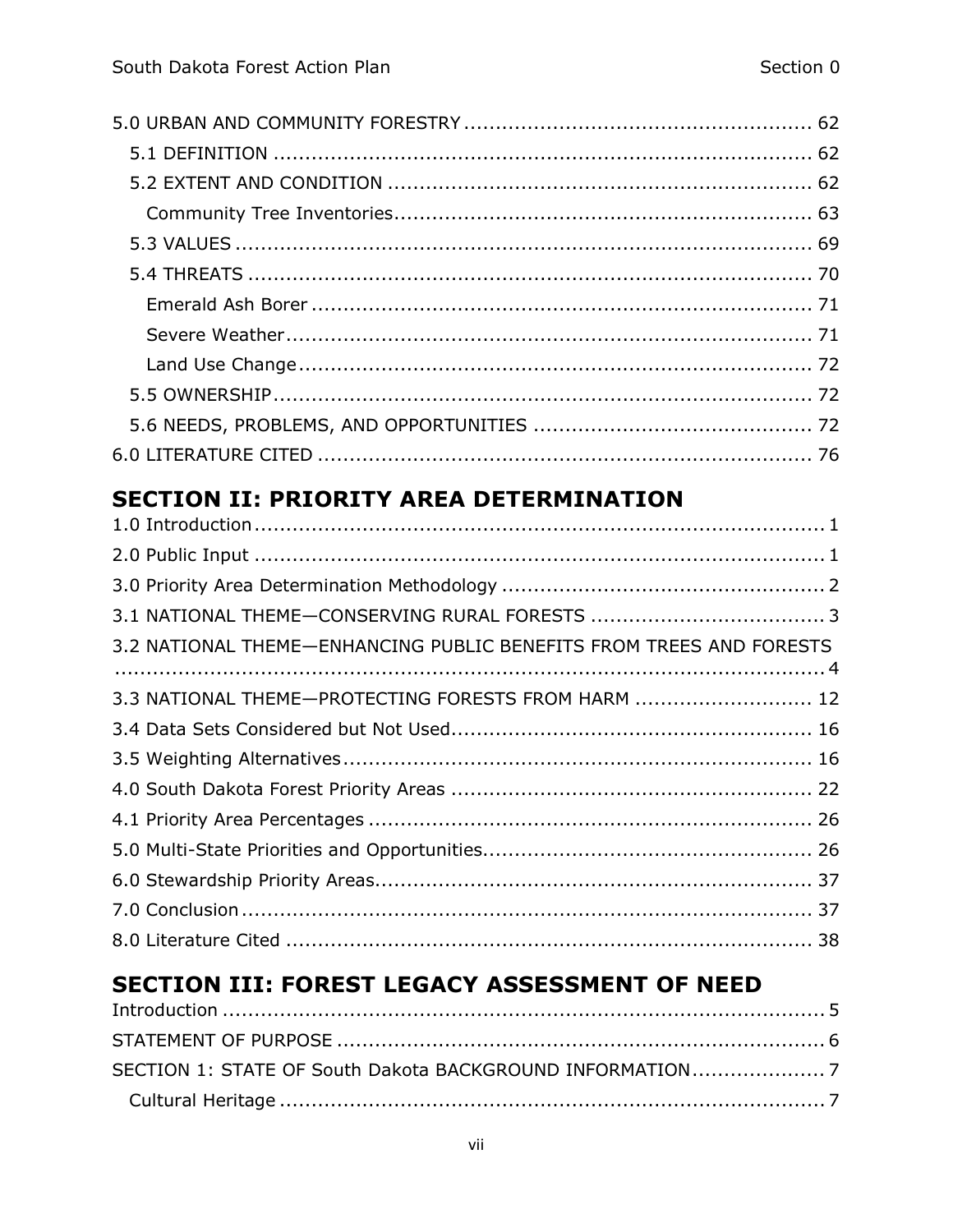| SECTION 2: FOREST LEGACY AREA ASSESSMENT METHODOLOGY  15 |
|----------------------------------------------------------|
|                                                          |
|                                                          |
|                                                          |
|                                                          |
|                                                          |
|                                                          |
|                                                          |
|                                                          |
|                                                          |
|                                                          |
|                                                          |
|                                                          |
|                                                          |
|                                                          |
| SECTION 4: FOREST LEGACY PROGRAM SELECTION CRITERIA  29  |
| SECTION 5: FOREST LAND CONSERVATION AND LAND TRUSTS  31  |
|                                                          |

# **SECTION IV: FOREST RESOURCE STRATEGY**

| GOAL I: IDENTIFY AND CONSERVE HIGH PRIORITY FOREST ECOSYSTEMS AND |
|-------------------------------------------------------------------|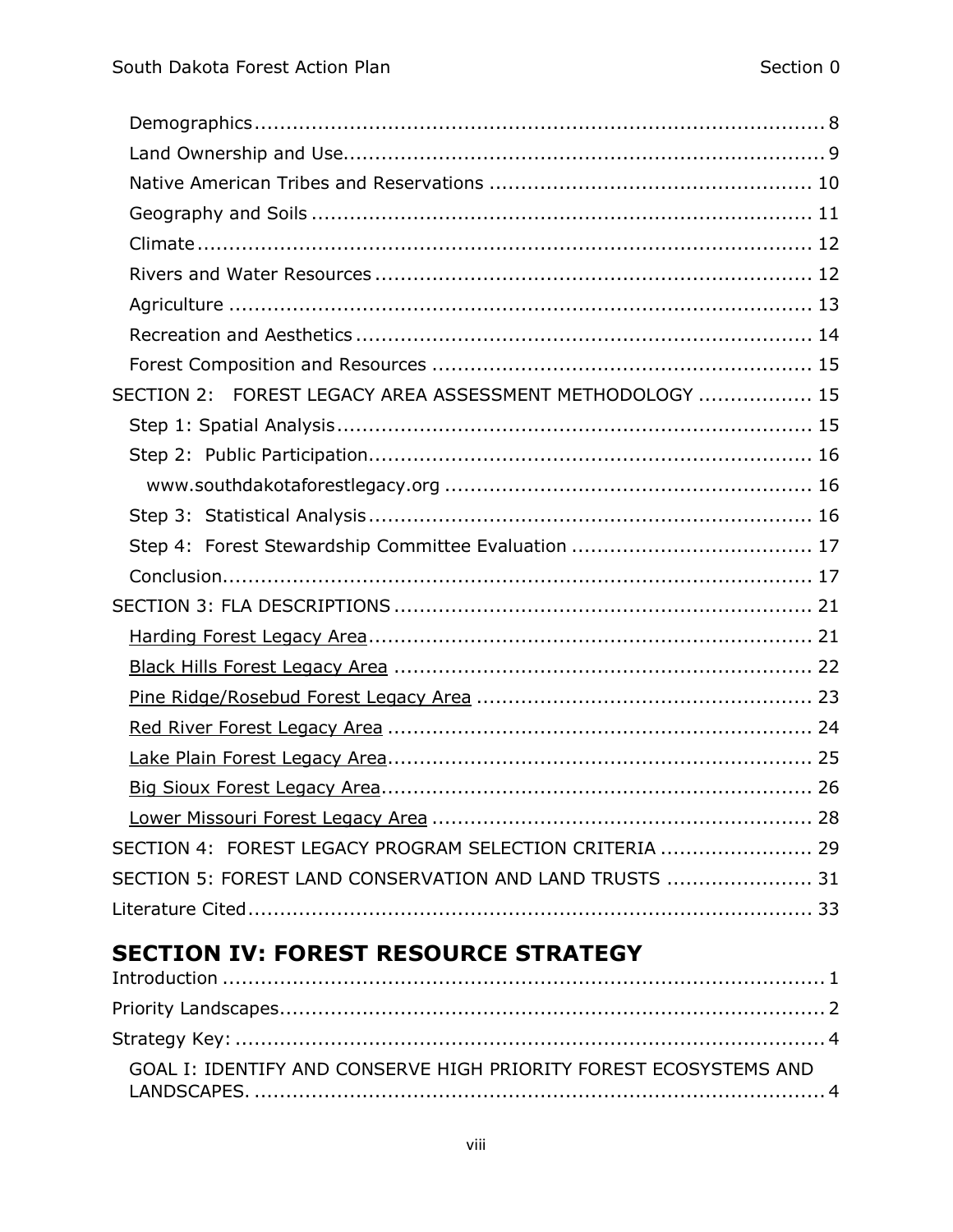| GOAL II: ACTIVELY AND SUSTAINABLY MANAGE FORESTS 8                    |
|-----------------------------------------------------------------------|
| GOAL III: CONSERVE AND ENHANCE TREES OUTSIDE OF FORESTS THAT          |
| GOAL IV: PROTECT LIVES AND PROPERTY BY REDUCING THE RISK OF WILDFIRE  |
| GOAL V: IDENTIFY, MANAGE, AND REDUCE THREATS TO TREES, FORESTS, AND   |
| GOAL VI: PROTECT AND ENHANCE WATER QUALITY AND QUANTITY 31            |
| GOAL VII: IMPROVE AIR QUALITY AND CONSERVE ENERGY  34                 |
| GOAL VIII - MAINTAIN AND ENHANCE THE ECONOMIC BENEFITS AND VALUES OF  |
| GOAL IX: PROTECT, CONSERVE, AND ENHANCE WILDLIFE AND FISH HABITAT. 42 |
| GOAL X: CONNECT PEOPLE TO TREES AND FORESTS, AND ENGAGE THEM IN       |
|                                                                       |
|                                                                       |

# **SECTION V: APPENDICES**

| APPENDIX C: Community Tree Inventories & Municipality Risk Ratings C1    |  |
|--------------------------------------------------------------------------|--|
|                                                                          |  |
| APPENDIX E: Other Plans Reviewed/Incorporated for Forest Action Plan  E1 |  |
|                                                                          |  |
|                                                                          |  |
| APPENDIX H: Wildlife, Threatened & Endangered Species  H1                |  |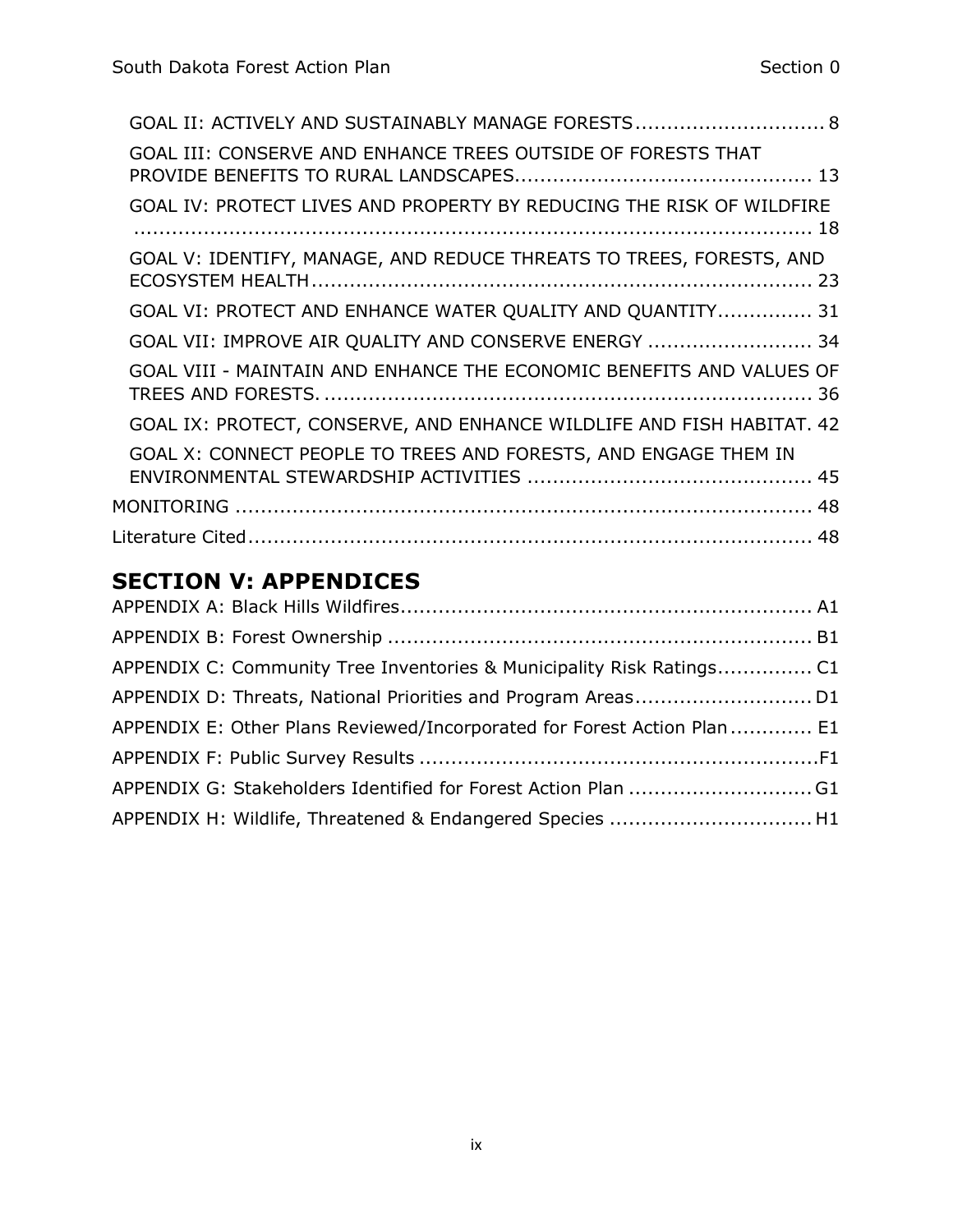# **0.1 LIST OF ACRONYMS**

<span id="page-10-0"></span>

| <b>ACRONYM</b>  | <b>ACRONYM MEANING</b>                             |
|-----------------|----------------------------------------------------|
| <b>ADS</b>      | <b>Aerial Detection Survey</b>                     |
| <b>ATFS</b>     | American Tree Farm System                          |
| <b>BLM</b>      | Bureau of Land Management                          |
| <b>BMP</b>      | <b>Best Management Practices</b>                   |
| CD              | <b>Conservation Districts</b>                      |
| <b>CRP</b>      | Conservation Reserve Program                       |
| <b>CSP</b>      | Conservation Stewardship Program                   |
| <b>CWFS</b>     | <b>Council of Western State Foresters</b>          |
| <b>DOA</b>      | United States Department of Agriculture            |
| <b>DOI</b>      | United States Department of the Interior           |
| <b>DU</b>       | <b>Ducks Unlimited</b>                             |
| <b>EQIP</b>     | Environmental Quality Incentive Program            |
| <b>FHM</b>      | <b>Forest Health Monitoring</b>                    |
| <b>FHP</b>      | <b>Forest Health Protection</b>                    |
| <b>FLP</b>      | Forest Legacy Program                              |
| <b>FSP</b>      | Forest Stewardship Program                         |
| <b>GNA</b>      | Good Neighbor Authority                            |
| <b>ISA</b>      | <b>International Society of Arboriculture</b>      |
| <b>NACD</b>     | National Association of Conservation Districts     |
| <b>NASF</b>     | National Association of State Foresters            |
| <b>NRCS</b>     | <b>Natural Resources Conservation Service</b>      |
| <b>NWTF</b>     | The National Wild Turkey Federation                |
| <b>PF</b>       | <b>Pheasants Forever</b>                           |
| <b>RCF</b>      | <b>Resource Conservation &amp; Forestry</b>        |
| <b>REMF</b>     | Rocky Mountain Elk Foundation                      |
| <b>RF</b>       | Rural Forestry                                     |
| <b>SAF</b>      | Society of American Foresters                      |
| <b>SAFR</b>     | South Dakota Statewide Assessment of Forest        |
|                 | <b>Resources</b>                                   |
| <b>SFI</b>      | Sustainable Forestry Initiative                    |
| <b>SMART</b>    | Stewardship Mapping and Reporting Tool             |
| <b>SDACD</b>    | South Dakota Association of Conservation Districts |
| <b>SDDA</b>     | South Dakota Department of Agriculture             |
| <b>SDFAP</b>    | South Dakota Forest Action Plan                    |
| <b>SPA</b>      | Supplemental Project Agreement                     |
| <b>S&amp;PF</b> | State and Private Forestry                         |
| <b>TELE</b>     | Tools for Engaging Landowners Effectively          |
| <b>TNC</b>      | The Nature Conservancy                             |
| <b>TOFI</b>     | <b>Trees Outside of Forests</b>                    |
| <b>TSI</b>      | Timber Stand Improvement                           |
| TU              | <b>Trout Unlimited</b>                             |
| <b>UAV</b>      | Unmanned Aerial Vehicle (Drone)                    |
| <b>USFS</b>     | <b>United States Forest Service</b>                |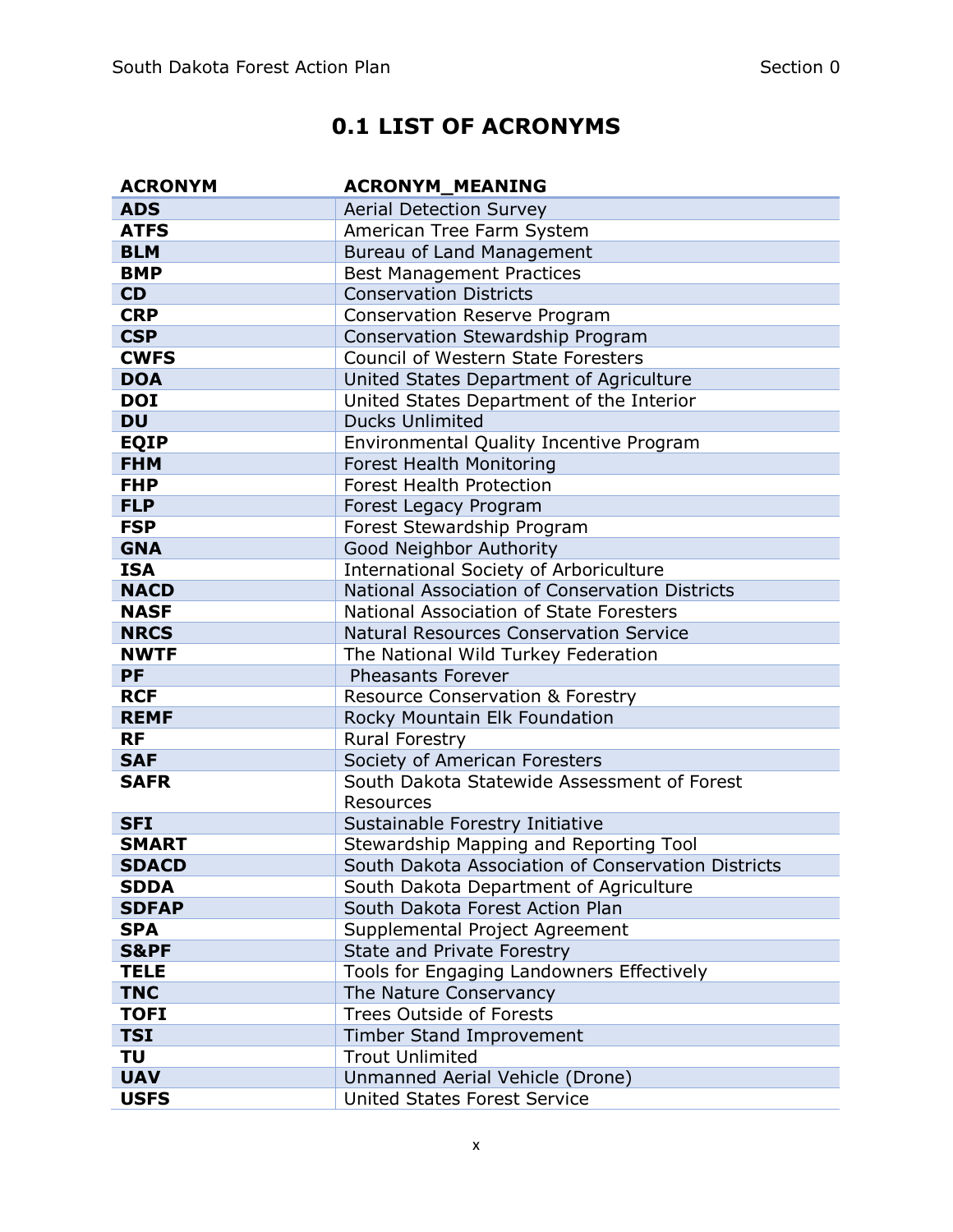| <b>USFWS</b> | United States Fish and Wildlife Service |
|--------------|-----------------------------------------|
| <b>UCF</b>   | Urban & Community Forestry              |
| <b>WFS</b>   | South Dakota Wildland Fire Suppression  |
| <b>WGA</b>   | <b>Western Governors Association</b>    |
| <b>WHIP</b>  | Wildlife Habitat Incentive Program      |
| <b>WUI</b>   | Wildland Urban Interface                |

# **0.2 LIST OF FIGURES**

## <span id="page-11-1"></span>**Section I: Forest Resource Assessment**

<span id="page-11-0"></span>

| <b>Figure</b> |                                                                                                                                                   | Page           |
|---------------|---------------------------------------------------------------------------------------------------------------------------------------------------|----------------|
| 1.1           | Ponderosa pine forest type near Custer, SD in the Black Hills (South<br>Dakota Department of Agriculture, 2016)                                   | 3              |
| 1.2           | SD Coniferous Forest Lands (Map)                                                                                                                  | $\overline{4}$ |
| 1.3           | Ponderosa Pine Regeneration in the Black Hills (SD Department of<br>Agriculture, 2016)                                                            | 8              |
| 1.4           | Coniferous Tree Age Classification (U.S. Department of Agriculture<br>FIA, [2018a])                                                               | 9              |
| 1.5           | Tree Size Classification (U.S. Department of Agriculture FIA,<br>[2018a]                                                                          | 9              |
| 1.6           | Ponderosa Pine Diameter Distribution, in Acres (U.S. Department of<br>Agriculture FIA, [2018a])                                                   | 10             |
| 1.7           | Stocking Class of Ponderosa Pine Forest Type (U.S. Department of<br>Agriculture FIA, [2018a])                                                     | 11             |
| 1.8           | Productivity Class of Ponderosa Pine (U.S. Department of<br>Agriculture FIA, [2018a])                                                             | 12             |
| 1.9           | Mule Deer in Custer State Park (SD Department of Agriculture,<br>2016)                                                                            | 13             |
| 1.10          | A patchwork of mountain pine beetle infested ponderosa pine on<br>Custer Peak in the northern Black Hills (SD Department of<br>Agriculture, 2011) | 17             |
| 1.11          | Black Hills Fire History Map (Marchand, 2017)                                                                                                     | 20             |
| 2.1           | Upland Hardwood Forest in the Coteau Area (South Dakota<br>Department of Agriculture, 2016)                                                       | 27             |
| 2.2           | Distributions of Upland Hardwood Forest in South Dakota (Landfire<br>2012)                                                                        | 28             |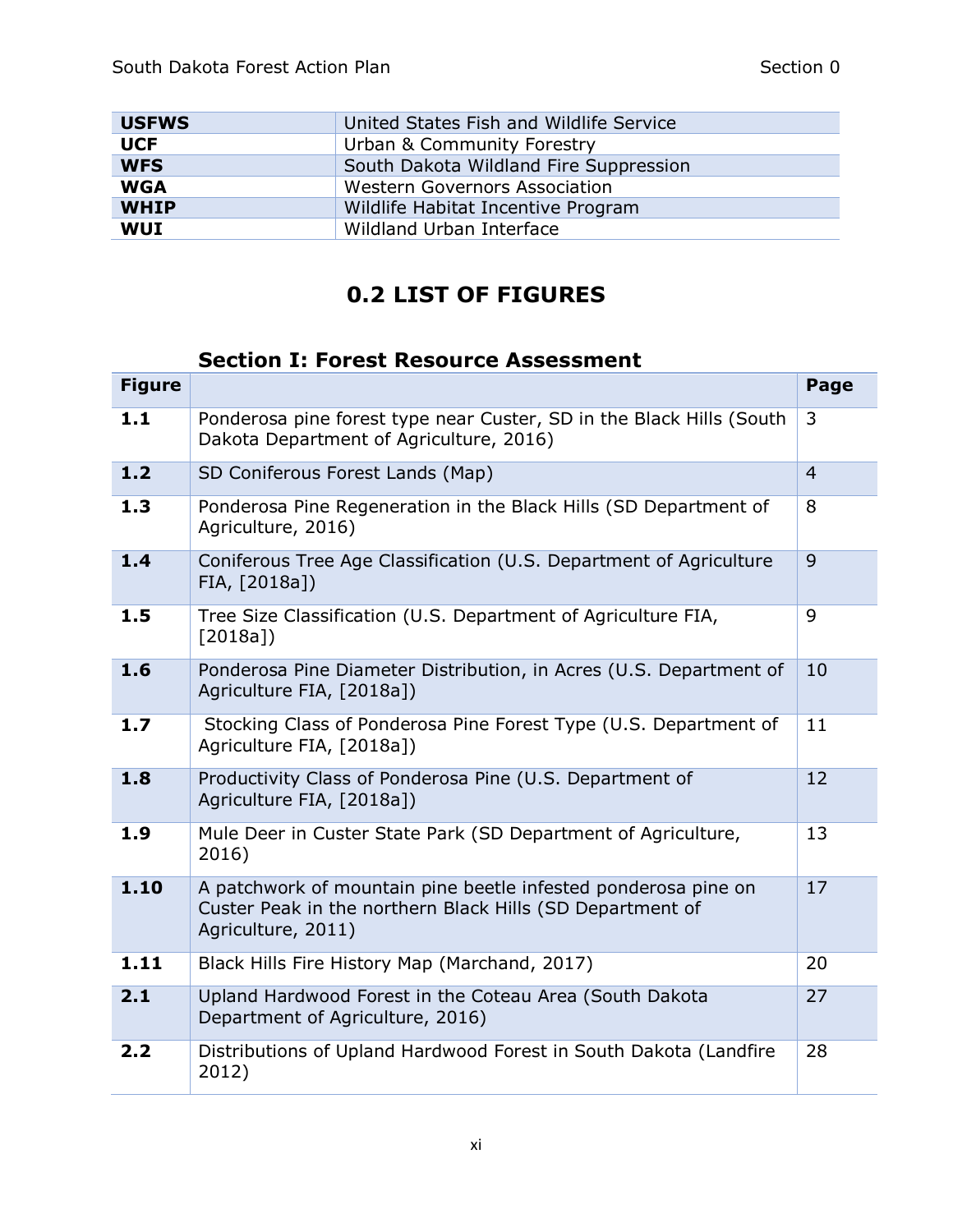| 2.3 | Area of Upland Hardwood Forest Age Class by Total Acres (U.S.<br>Department of Agriculture FIA, [2018a])      | 31 |
|-----|---------------------------------------------------------------------------------------------------------------|----|
| 2.4 | Bur Oak Forest Type Age Class by Total Acres (U.S. Department of<br>Agriculture FIA, [2018a])                 | 32 |
| 2.5 | Aspen Forest Type Age Class by Total Acres (U.S. Department of<br>Agriculture FIA, [2018a])                   | 33 |
| 2.6 | Hackberry-Elm-Green Ash Forest Type Age Class by Total Acres<br>(U.S. Department of Agriculture FIA, [2018a]) | 33 |
| 2.7 | Aspen Stand in the Black Hills (SD Department of Agriculture,<br>2011)                                        | 35 |
| 2.8 | Upland Hardwood Forest in Good Earth State Park (SD Department<br>of Agriculture, 2015)                       | 39 |
| 3.1 | Bottomland Hardwood Forest in Sica Hollow State Park (SDDA,<br>2016)                                          | 41 |
| 3.2 | Distributions of Bottomland Hardwood Forests in SD (Landfire<br>2012)                                         | 42 |
| 3.3 | Area of Cottonwoods by Age Class (U.S. Department of Agriculture<br>FIA, [2018a])                             | 44 |
| 3.4 | Bottomland Hardwood Forest Type (SDDA, 2016)                                                                  | 45 |
| 3.5 | Bottomland Hardwood Forest in Good Earth State Park (SDDA,<br>2017)                                           | 46 |
| 4.1 | Windbreaks protecting houses, buildings, gardens, and fields.<br>(National Agroforestry Center, 2016)         | 49 |
| 4.2 | Primary function of tree sites (Sowers, 2015)                                                                 | 53 |
| 4.3 | Windbreak for wildlife habitat (SDDA, 2017).                                                                  | 55 |
| 4.4 | Living snow fence in Hanson County, SD (SDDA, 2017)                                                           | 56 |
| 4.5 | Crabapple with cedar apple rust fungus (Dr. John Ball, 2017)                                                  | 58 |
| 5.1 | View of the South Dakota Capitol from Capitol Lake (South Dakota<br>Department of Tourism, 2016)              | 61 |
| 5.2 | <b>UCF Inventoried Species</b>                                                                                | 63 |
| 5.3 | <b>UCF Inventories Tree Diameter</b>                                                                          | 64 |
| 5.4 | <b>UCF Inventoried Trees Condition</b>                                                                        | 65 |
| 5.5 | UCF Map of All South Dakota Tree City USA's (TCUSA)                                                           | 67 |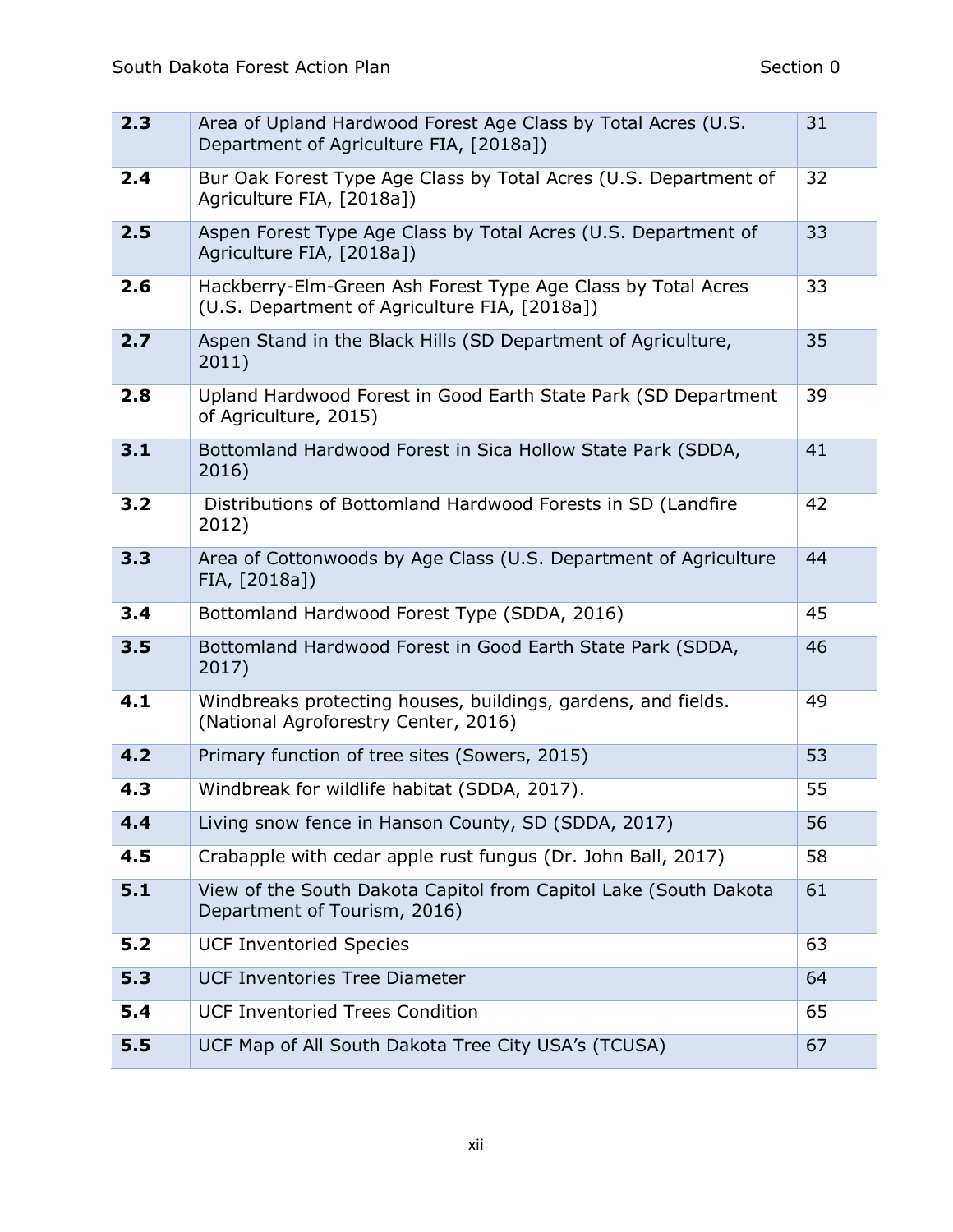| 5.6 | Falls Park in Sioux Falls, South Dakota (South Dakota Department<br>of Tourism, 2016). | 69  |
|-----|----------------------------------------------------------------------------------------|-----|
| 5.7 | Adult Emerald Ash Borer (United States Department of Agriculture)                      | -70 |

# <span id="page-13-0"></span>**Section II: Priority Area Determination**

| <b>Figure</b> |                                                                                                                                | Page |
|---------------|--------------------------------------------------------------------------------------------------------------------------------|------|
| 3.5.1         | "Weighting Alternative 2: Forest Threats"                                                                                      | 17   |
| 3.5.2         | Example of "Weighting Alternative 2: Forest Threats" All Included<br>Data" results without the mask applied to the Black Hills | 17   |
| 3.5.3         | Example of "Weighting Alternative 2: Forest Threats" results with<br>mask applied to the Black Hills                           | 18   |
| 3.5.4         | Black Hills & Hogbacks Mask.                                                                                                   | 18   |
| 3.5.5         | Modified "Riparian Emphasis" Alternative.                                                                                      | 19   |
| 3.5.6         | "Riparian Emphasis" model results with application of Black Hills<br>mask                                                      | 19   |
| 3.5.7         | "Riparian Emphasis Model" Priority area map with Black Hills added<br>as a High Priority area                                  | 20   |
| 3.5.8         | High priority areas displayed with 12 digit HUC boundaries.                                                                    | 21   |
| 3.5.9         | 12 Digit HUC watersheds containing at least 50 percent priority area<br>are designated as high priority watersheds             | 21   |
| 3.5.10        | Reclassified raster containing high, medium, and low priority<br>designation                                                   | 22   |
| 4.0.1         | Final map displaying high, medium, and low priority areas in South<br>Dakota.                                                  | 24   |
| 4.0.2         | Final map displaying high, medium, and low priority areas with<br>Forest Legacy Areas in South Dakota.                         | 25   |
| 5.1.1         | Karst Topography in Green (Iowa Forest Action Plan, p. 224, 2010)                                                              | 27   |
| 5.1.2         | The Little Minnesota River Watershed (Wikipedia, 2017)                                                                         | 28   |
| 5.2.1         | Level III Ecoregions of the Midwest Glacial Lakes Partnership Area<br>(Omerick, 1987).                                         | 30   |
| 5.3.1         | Sioux Ranger District of the Custer Gallatin National Forest (Fire<br>Management Plan for the Gallatin, 2016)                  | 31   |
| 5.4.1         | Nebraska's Missouri River Priority Forest Landscape (Nebraska<br>Forest Action Plan, p. 86, 2015)                              | 33   |
| 5.5.1         | Priority Areas for North Dakota (North Dakota Forest Action Plan, p.<br>53, 2010)                                              | 35   |
| 5.6.1         | GIS Analysis and Assessment of Wyoming's State Forest Resources<br>and Priority Landscapes (Wyoming Forest Action Plan, 2019)  | 36   |
| 6.1           | Map of stewardship priority areas related to all lands eligible for<br>stewardship. (SDDA, 2017)                               | 37   |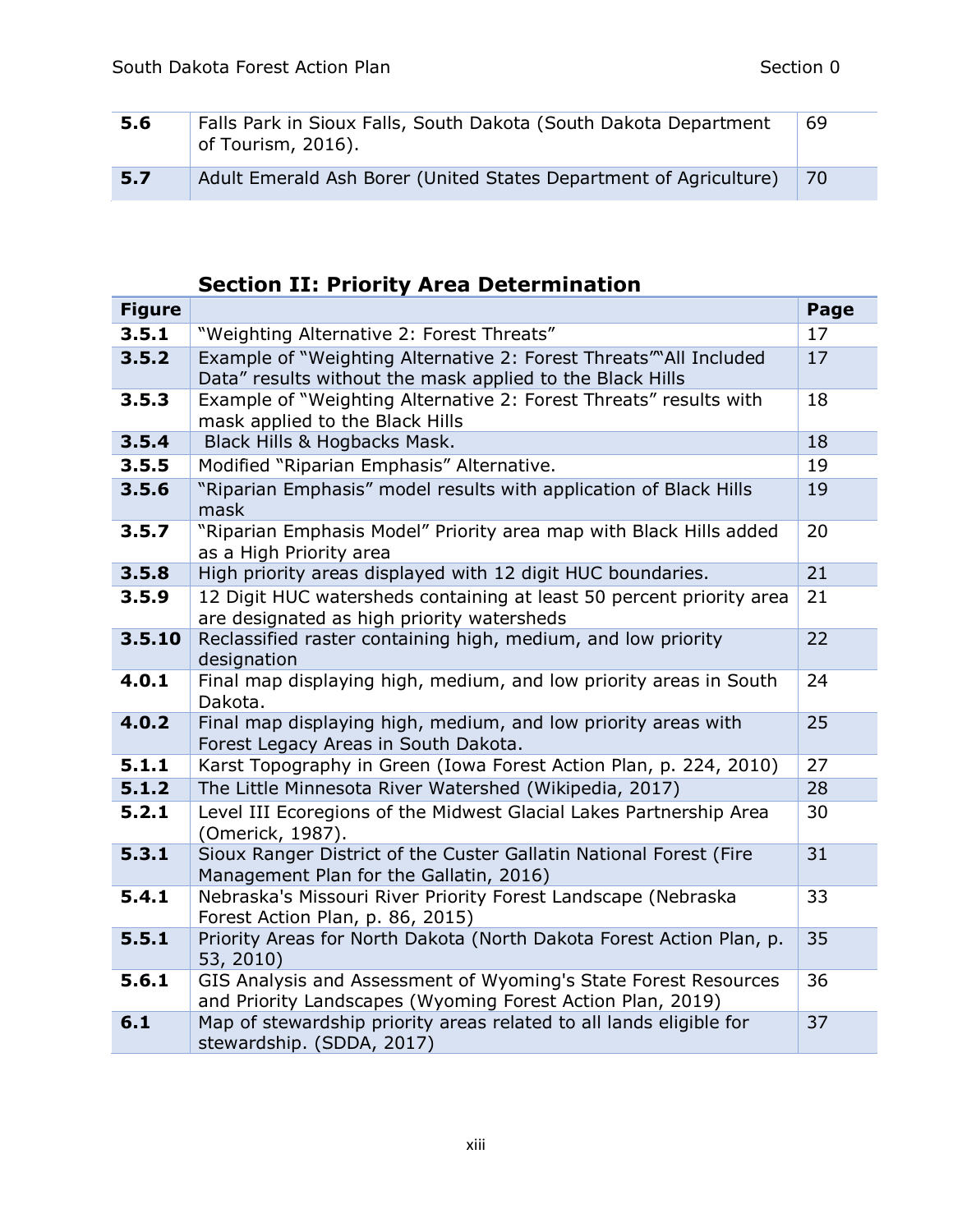*\*Section III, completed in 2009, does not have figures listed consistent with the updated documents.* 

|                | <b>Section IV: Resource Strategy</b>                                                         |                |
|----------------|----------------------------------------------------------------------------------------------|----------------|
| <b>Figure</b>  |                                                                                              | Page           |
|                | Map of the priority areas for the South Dakota Forest Action Plan                            | 3              |
| $\overline{2}$ | Program color key for strategies within each goals table.                                    | $\overline{4}$ |
| 3              | A processor cuts hole trees into log length in the Black Hills.<br>(SDDA, 2016)              | 8              |
| 4              | A shelterbelt in Davison County, SD. (SDDA, 2018)                                            | 13             |
| 5              | Fireline on the Cold Brook fire through a managed forest in the<br>Black Hills. (SDDA, 2018) | 18             |
| 6              | Stand of green ash infested with emerald ash borer in Sioux Falls,<br>SD. (SDDA, 2018)       | 23             |
| 7              | Box Elder Creek near Nemo, SD. (SDDA, 2019)                                                  | 31             |
| 8              | Sunset over the Missouri River near Pierre, SD. (SDDA, 2018)                                 | 34             |
| 9              | Log deck of ponderosa pine at a sawmill in the Black Hills, SD.<br>(SDDA, 2019)              | 36             |
| 10             | Pronghorn antelope in Custer State Park. (SDDA, 2019)                                        | 42             |
| 11             | Arbor Day tree planting in Spearfish, SD. (SDDA, 2019)                                       | 45             |

#### <span id="page-14-0"></span>**Section IV: Resource Strategy**

## <span id="page-14-1"></span>**Section V: Appendices**

| <b>Figure</b> |                                                                                         | Page           |
|---------------|-----------------------------------------------------------------------------------------|----------------|
| $A-1$         | Figure A-1. Graph Showing acres burned by county by ignition<br>cause from 2001-2016    | A2             |
| $A-2$         | Figure A-2. Graph Showing number of fires by county by ignition<br>cause from 2001-2016 | A <sub>2</sub> |
| $A-3$         | Figure A-3. Graph showing acres burned by year since 1990 in<br>South Dakota            | A <sub>3</sub> |
| $C-2.1$       | <b>Incorporated Municipalities</b>                                                      | C <sub>4</sub> |
| $C-2.2$       | Incorporated Municipalities and Developing Areas Map                                    | C <sub>5</sub> |
| $C-2.3$       | Incorporated Municipalities Risk Ratings.                                               | C6             |
| $C-2.4$       | Classification of Municipalities as Managing, Developing, or None.                      | C <sub>8</sub> |
| $C-2.5$       | South Dakota Tree City USA Communities                                                  | C9             |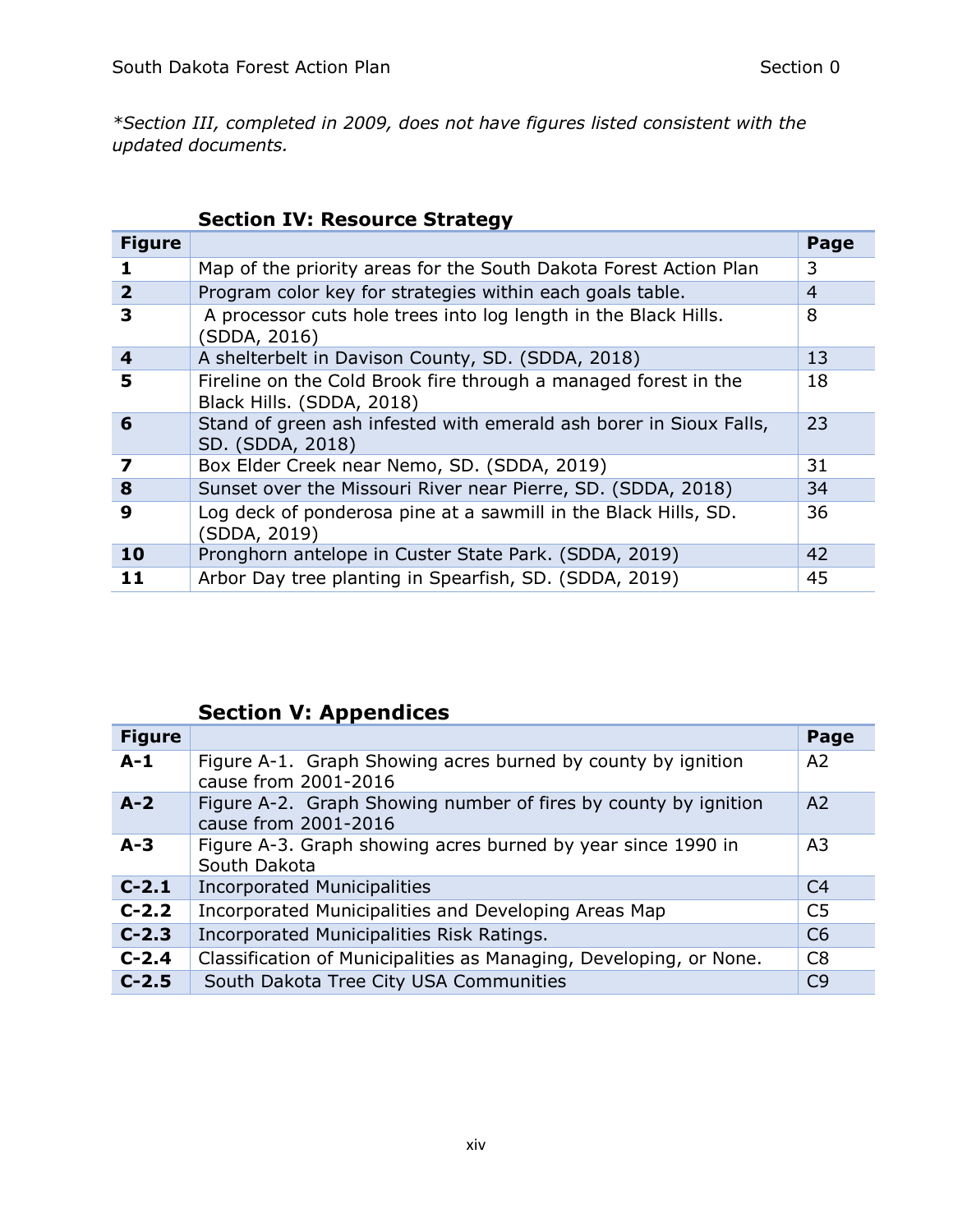## **0.3 LIST OF TABLES**

### <span id="page-15-1"></span>**Section I: Forest Resource Assessment**

<span id="page-15-0"></span>

| <b>Table</b> |                                                                                                           | Page           |
|--------------|-----------------------------------------------------------------------------------------------------------|----------------|
| 1.1          | Coniferous Forest Vegetation Systems in SD (LANDFIRE, 2012)                                               | 5              |
| 1.2          | Area of Coniferous Forest Type by Tree Age Class (Acres) (U.S.<br>Department of Agriculture FIA, [2018a]) | $\overline{7}$ |
| 1.3          | Community Wildfire Protection Plan Vegetative Treatment<br>Recommendations                                | 21             |
| 1.4          | Coniferous Forest ownership by Forest-Type, in Acres (U.S.<br>Department of Agriculture FIA, [2018a])     | 23             |
| 2.1          | Upland Hardwood Forest Vegetation Systems in SD (LANDFIRE,<br>2012)                                       | 29             |
| 2.2          | Area of Upland Hardwood Forest by Age Class, in Acres (U.S.<br>Department of Agriculture FIA, [2018a])    | 30             |
| 2.3          | Area of Upland Hardwood Ownership (U.S. Department of<br>Agriculture FIA, [2018a])                        | 38             |
| 3.1          | Bottomland Forest Vegetation Systems in SD (LANDFIRE, 2012)                                               | 43             |
| 3.2          | Area of Bottomland Forest by Age Class, in Acres (U.S. Department<br>of Agriculture FIA, [2018a])         | 43             |
| 3.3          | Area of Bottomland Forest Ownership, by Acres (U.S. Department<br>of Agriculture FIA, [2018a])            | 48             |
| 4.1          | Conservation tree and Shrub Plantings in South Dakota (NRCS<br>2019)                                      | 51             |

## <span id="page-15-2"></span>**Section II: Priority Area Determination**

| <b>Table</b> |                                                                  | Page |
|--------------|------------------------------------------------------------------|------|
| 4.1.1        | Distribution of Forest, Non-forest, and Total land area in South | 26   |
|              | Dakota among High, Medium and Low Priority                       |      |

*\*Section III, completed in 2009, does not have figures listed consistent with the updated documents.*

|              | <b>Section IV: Resource Strategy</b>      |      |
|--------------|-------------------------------------------|------|
| <b>Table</b> |                                           | Page |
| 1.1          | Goal 1 of the SD Forest Resource Strategy | 5    |
| 1.2          | Goal 2 of the SD Forest Resource Strategy | - q  |
| 1.3          | Goal 3 of the SD Forest Resource Strategy | 14   |

### <span id="page-15-3"></span>**Section IV: Resource Strategy**